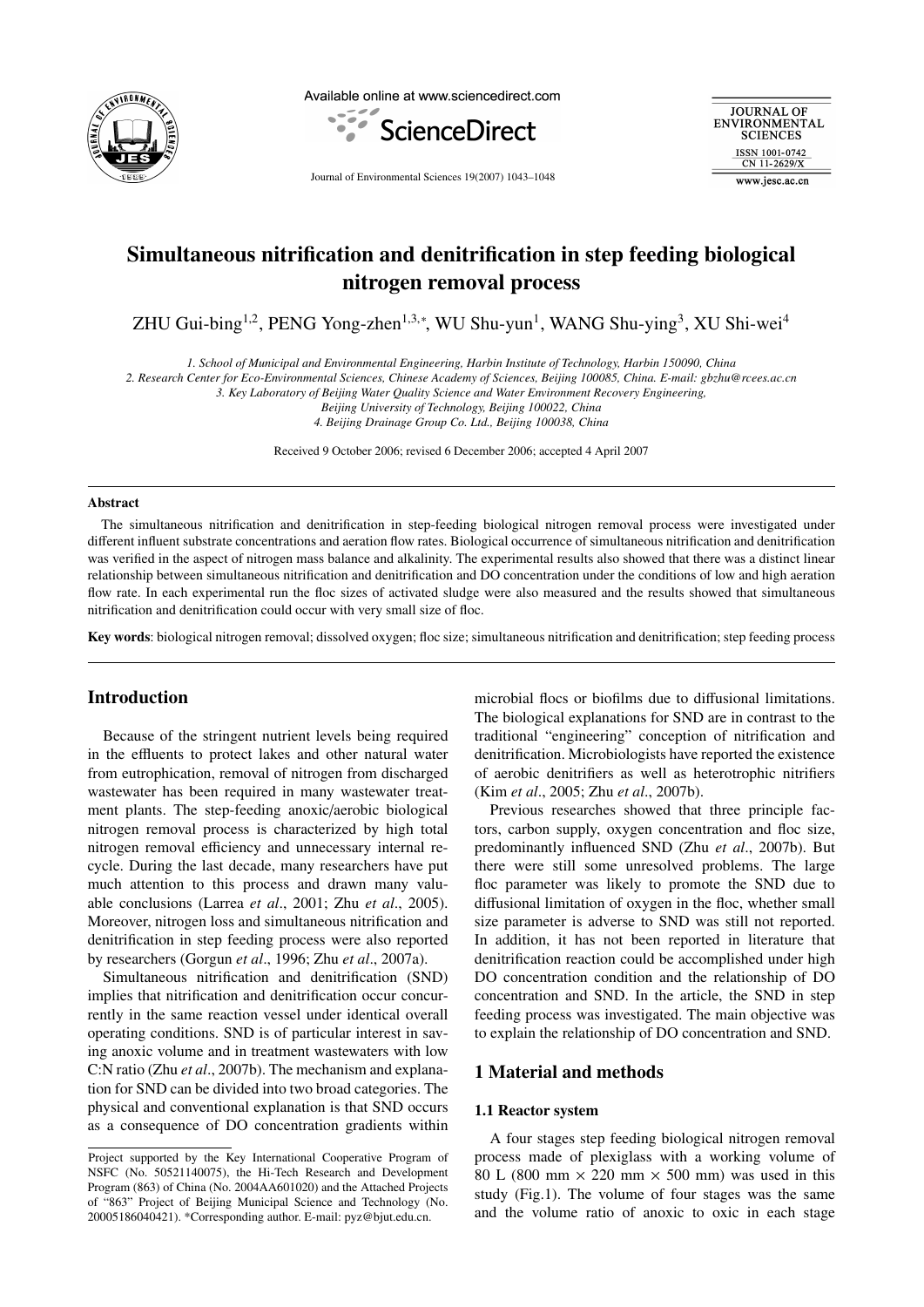

Fig. 1 Schematic diagram of step feeding biological nitrogen removal process. (1) influent tank; (2) check value; (3) feeding pump; (4) mechanical mixer; (5) diffuser; (6) air flow meter; (7) air compressor; (8) secondary clarifier; (9) effluent; (10) return sludge pump; (11) waste sludge.

was maintained at 1:3.5. A mechanical mixer was used in anoxic zone to provide liquid mixed well. A number of outlets for sample analysis were emplaced with the distance of 20 cm from reactor bottom in each anoxic and aerobic zone. An air compressor with micropore diffuser was used for aeration. An air flow meter was used for controlling the airflow rate. The type of final clarifier was upright clarifier with a working volume of 30 L.

#### 1.2 Experimental operating procedure

The reactor feeding consisted of synthetic wastewater with characteristics similar to those of domestic wastewater (Watnabe *et al*., 1995). It was prepared by using tap water, dechlorinated by the use of sodium thiosulfate, and the addition of dosages of chemicals, as indicated in Table 1. During the experimental period, the solid retention time (SRT) was controlled at 18 d using hydraulic controlling approach (Zhu *et al*., 2007c).

The total influent flow rate was 240 L/d and each stage was set at 60 L/d, respectively, which was controlled by four same peristaltic pumps (Model ESBN4, Iwaki Cop. Japan). The sludge return ratio was set at 50% of influent flow rate by a peristaltic pump. The experimental operating procedure is shown in Table 2. During each experiment the step feeding process was operated for more than two sludge ages (36 d).

#### 1.3 Samples and analytical procedures

The parameters measured included floc size, temperature, DO, COD,  $NH_4^+$ -N,  $NO_2^-$ -N,  $NO_3^-$ -N, TN and alkalinity. Samples were prepared by filtering with 0.45 µm Whatman filter papers. The DO measurements were conducted using YSI Model 58 DO meter. The floc size

Table 1 Composition of synthetic wastewater

| Compound                        | Concentration $(mg/L)$ |  |  |
|---------------------------------|------------------------|--|--|
| Brewery wastewater              | 1080                   |  |  |
| NH <sub>4</sub> Cl              | 114.6                  |  |  |
| NaHCO <sub>3</sub>              | 900.0                  |  |  |
| KH <sub>2</sub> PO <sub>4</sub> | 105.0                  |  |  |
| $MgSO_4.7H_2O$                  | 150.0                  |  |  |
| <b>NaCl</b>                     | 110.0                  |  |  |
| CaCl <sub>2</sub>               | 85.5                   |  |  |
| ZnSO <sub>4</sub>               | 90.0                   |  |  |

Table 2 Experimental operating procedure

| Lab            | Influent     | Influent     | Aeration           |  |  |
|----------------|--------------|--------------|--------------------|--|--|
|                | $TKN$ (mg/L) | $COD$ (mg/L) | flowrate $(m^3/h)$ |  |  |
| E1             | 40           | 268          | 0.6                |  |  |
| E2             | 40           | 345          | 0.6                |  |  |
| E3             | 55           | 272          | 0.6                |  |  |
| E4             | 55           | 348          | 0.6                |  |  |
| E <sub>5</sub> | 46           | 278          | 1.2                |  |  |
| E <sub>6</sub> | 46           | 340          | 1.2                |  |  |
| E7             | 46           | 450          | 1.2                |  |  |

was measured using Liquid Particle Counting System Model 9703 (HIAC Royco) with the sensor HRLD-400. All analyses were performed according to the Standard Methods (APHA, 1995).

# 2 Results and discussion

### 2.1 Simultaneous nitrification and denitrification

The original experimental observed mass of ammonia loss and NO*x*-N formation in seven experiments are shown in Table 3. It shows that the mass of  $NH<sub>3</sub>-N$  decay was obviously larger than the mass of NO*x*-N formation, especially in the former stage of the step feeding process. But this phenomenon of nitrogen loss could not definitely be attributed to the simultaneous nitrification and denitrification. In step feeding process suspended solids gradient along the reactors was formed because of influent step feeding. The large amounts of biomass in the former stage grew and reproduced rapidly with abundant organic substrate. It is well known that nitrogen is also needed in the process of metabolisms of activated sludge microorganisms. So it is necessary to make certain that the nitrogen loss should be attributed to the assimilation of activated sludge microorganisms or simultaneous nitrification and denitrification.

In steady state of activated sludge process the mass of sludge discharged is equal to the mass of microorganism growth and formation. The nitrogen consumption because of cell assimilation would be calculated with the cell formula  $(C_5H_7NO_2)$  (Bruce and Perry, 2001), in which N is accounted for about 12%. The calculated results of nitrogen loss for assimilation during different experimental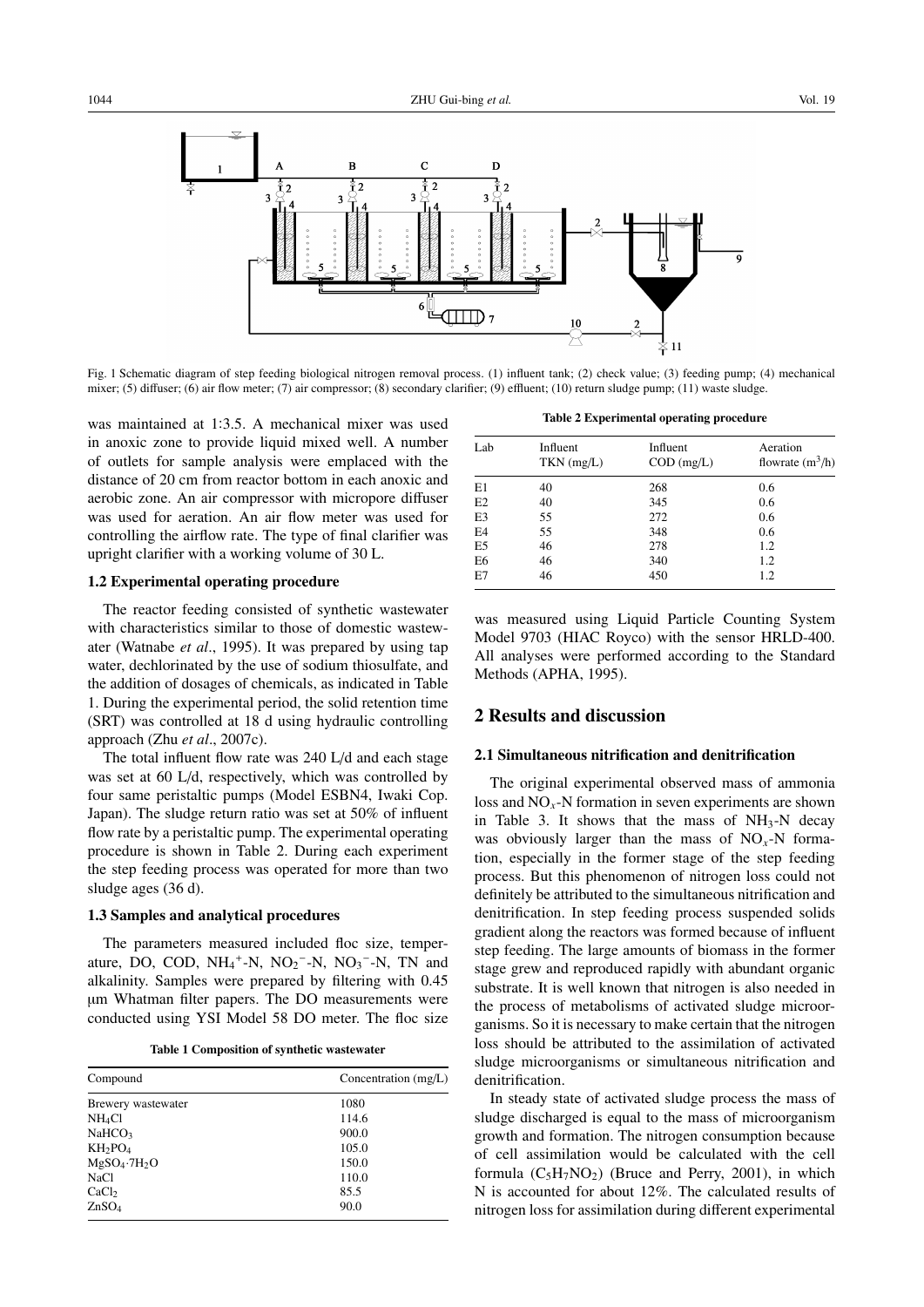## Table 3 Observed mass of ammonia loss and NO*x*-N formation during different experimental operating conditions

| Lab            | Stage        |                                   | $NH_3-N$ (mg/L)                 | Mass of NH <sub>3</sub> -N         | $NOx$ -N (mg/L)          | Mass of $NOx$ -N                   |                        |
|----------------|--------------|-----------------------------------|---------------------------------|------------------------------------|--------------------------|------------------------------------|------------------------|
|                |              | Start of<br>aerobic zone          | End of<br>aerobic zone          | decay $(g/d)$ (1)                  | Start of<br>aerobic zone | End of<br>aerobic zone             | formation $(g/d)$ (2)  |
| E1             | A            | 14.2480                           | 0.8220                          | 2.4168                             | 0.0000                   | 7.8330                             | 1.4100                 |
|                | $\, {\bf B}$ | 10.0830                           | 0.0000                          | 2.4199                             | 0.0000                   | 5.9300                             | 1.4232                 |
|                | ${\bf C}$    | 8.0010                            | 0.0000                          | 2.4002                             | 0.0000                   | 4.9950                             | 1.4986                 |
|                | ${\bf D}$    | 6.1650                            | 0.0000                          | 2.2195                             | 0.0000                   | 4.1150                             | 1.4815                 |
| E2             | A            | 12.9000                           | 2.6500                          | 1.8451                             | 0.0000                   | 5.5420                             | 0.9977                 |
|                | $\, {\bf B}$ | 9.8900                            | 1.8550                          | 1.9284                             | 0.0000                   | 4.2190                             | 1.0126                 |
|                | $\mathsf C$  | 8.7200                            | 1.3000                          | 2.2260                             | 0.0000                   | 4.3500                             | 1.3051                 |
|                | $\mathbf D$  | 6.0950                            | 0.2650                          | 2.0988                             | 0.0000                   | 3.5310                             | 1.2713                 |
| E3             | $\mathbf{A}$ | 18.0200                           | 6.3600                          | 2.0988                             | 0.0000                   | 6.5420                             | 1.1777                 |
|                | $\, {\bf B}$ | 14.5750                           | 3.1800                          | 2.7348                             | 0.0000                   | 6.8440                             | 1.6426                 |
|                | $\mathbf C$  | 13.2500                           | 4.2400                          | 2.7031                             | 0.0000                   | 5.5950                             | 1.6786                 |
|                | $\mathbf D$  | 11.3950                           | 4.7700                          | 2.3851                             | 0.0000                   | 4.3750                             |                        |
|                |              |                                   |                                 |                                    |                          |                                    | 1.5751                 |
| E <sub>4</sub> | $\mathbf A$  | 14.1750                           | 6.0000                          | 1.6214                             | 0.0000                   | 3.3750                             | 0.6074                 |
|                | $\, {\bf B}$ | 12.0000                           | 5.5000                          | 1.5300                             | 0.0000                   | 2.6020                             | 0.6245                 |
|                | $\mathbf C$  | 9.2000                            | 5.2000                          | 1.3200                             | 0.0000                   | 2.2800                             | 0.6840                 |
|                | ${\bf D}$    | 8.5000                            | 3.0000                          | 1.9800                             | 0.0000                   | 3.0730                             | 1.1064                 |
| E <sub>5</sub> | $\mathbf A$  | 11.4800                           | 0.0000                          | 2.2664                             | 0.0000                   | 8.7920                             | 1.4826                 |
|                | $\, {\bf B}$ | 10.7700                           | 0.0000                          | 2.5848                             | 0.0000                   | 9.0470                             | 2.1713                 |
|                | $\mathsf C$  | 8.7700                            | 0.0000                          | 2.7311                             | 0.0000                   | 7.4100                             | 2.2231                 |
|                | ${\bf D}$    | 7.2400                            | 0.0000                          | 2.6964                             | 0.0000                   | 6.3850                             | 2.1987                 |
| E <sub>6</sub> | A            | 9.0200                            | 0.0000                          | 1.8236                             | 0.0000                   | 6.5830                             | 1.0849                 |
|                | $\, {\bf B}$ | 6.8900                            | 0.0000                          | 1.6536                             | 0.0000                   | 6.3750                             | 1.253                  |
|                | $\mathsf C$  | 6.0950                            | 0.0000                          | 1.7686                             | 0.0000                   | 5.4000                             | 1.262                  |
|                | $\mathbf D$  | 5.0350                            | 0.0000                          | 1.8127                             | 0.0000                   | 4.4060                             | 1.2862                 |
| E7             | $\mathbf{A}$ | 11.3950                           | 0.7950                          | 1.9080                             | 0.0000                   | 6.7920                             | 1.2226                 |
|                | $\, {\bf B}$ | 7.9500                            | 0.0000                          | 1.9080                             | 0.0000                   | 6.4690                             | 1.5526                 |
|                | $\mathbf C$  | 8.2150                            | 0.0000                          | 2.4646                             | 0.0000                   | 6.3450                             | 1.9034                 |
|                | D            | 6.6250                            | 0.0000                          | 2.3851                             | 0.0000                   | 5.1040                             | 1.8374                 |
| Lab            | Stage        | Mass of N loss<br>$(1)–(2)$ (g/d) | Total N loss<br>in system (g/d) | Discharge sludge<br>conc. $(mg/L)$ | Discharge rate<br>(mg/d) | N loss for<br>assimilation $(g/d)$ | Average MLSS<br>(mg/L) |
| E1             | A            | 1.0068                            | 3.6432                          | 7350                               | 13.230                   | 1.5876                             | 4900                   |
|                | $\, {\bf B}$ | 0.9967                            |                                 |                                    |                          |                                    | 3680                   |
|                | $\mathbf C$  | 0.9017                            |                                 |                                    |                          |                                    | 2960                   |
|                | $\mathbf D$  | 0.7380                            |                                 |                                    |                          |                                    | 2450                   |
| E2             | A            | 0.8474                            | 3.5116                          | 7530                               | 13.554                   | 1.6265                             | 4976                   |
|                | $\, {\bf B}$ | 0.9158                            |                                 |                                    |                          |                                    | 3778                   |
|                | $\mathbf C$  | 0.9209                            |                                 |                                    |                          |                                    | 2977                   |
|                | $\mathbf D$  | 0.8275                            |                                 |                                    |                          |                                    | 2510                   |
| E3             | $\mathbf A$  | 0.9211                            | 3.8479                          | 7440                               | 13.392                   | 1.6070                             | 4918                   |
|                | $\, {\bf B}$ | 1.0922                            |                                 |                                    |                          |                                    | 3736                   |
|                | $\mathsf C$  | 1.0246                            |                                 |                                    |                          |                                    | 2933                   |
|                | $\mathbf D$  | 0.8100                            |                                 |                                    |                          |                                    | 2480                   |
| E4             | A            | 1.014                             | 3.4291                          | 7680                               | 13.824                   | 1.6783                             | 4995                   |
|                | B            | 0.9055                            |                                 |                                    |                          |                                    | 3790                   |
|                |              |                                   |                                 |                                    |                          |                                    |                        |
|                | $\mathbf C$  | 0.636                             |                                 |                                    |                          |                                    | 3050                   |
|                | D            | 0.8736                            |                                 |                                    |                          |                                    | 2590                   |
| E5             | А            | 0.7838                            | 2.203                           | 7518                               | 13.532                   | 1.6563                             | 4947                   |
|                | B            | 0.4135                            |                                 |                                    |                          |                                    | 3772                   |
|                | $\mathbf C$  | 0.508                             |                                 |                                    |                          |                                    | 2995                   |
|                | ${\bf D}$    | 0.4977                            |                                 |                                    |                          |                                    | 2556                   |
| E6             | А            | 0.7387                            | 2.1724                          | 7830                               | 14.094                   | 1.6731                             | 4977                   |
|                | B            | 0.4006                            |                                 |                                    |                          |                                    | 3780                   |
|                | $\mathbf C$  | 0.5066                            |                                 |                                    |                          |                                    | 3001                   |
|                | D            | 0.5265                            |                                 |                                    |                          |                                    | 2582                   |
| E7             | A            | 0.6854                            | 2.1496                          | 7596                               | 13.673                   | 1.7107                             | 5050                   |
|                | B            | 0.3554                            |                                 |                                    |                          |                                    | 3905                   |
|                | $\mathbf C$  | 0.5611                            |                                 |                                    |                          |                                    | 3150                   |
|                | D            | 0.5477                            |                                 |                                    |                          |                                    | 2640                   |

operating conditions are shown in Table 3. From Table 3 it was obvious the mass of nitrogen loss in the system were larger than the mass of nitrogen loss for assimilation. So it could reasonably be speculated that there must be simultaneous nitrification and denitrification in the reactor. The occurrence of SND was also verified with alkalinity variation in the reactor. The observed rates of alkalinity loss due to nitrification during different experimental operating conditions are shown in Table 4. From Table 4 the calculated results of alkalinity loss were all below the theoretical value of 7.14 mg/L (Bruce and Perry, 2001), average of  $6.247 \text{ mg/L}$ , of alkalinity as  $CaCO<sub>3</sub>$  per mg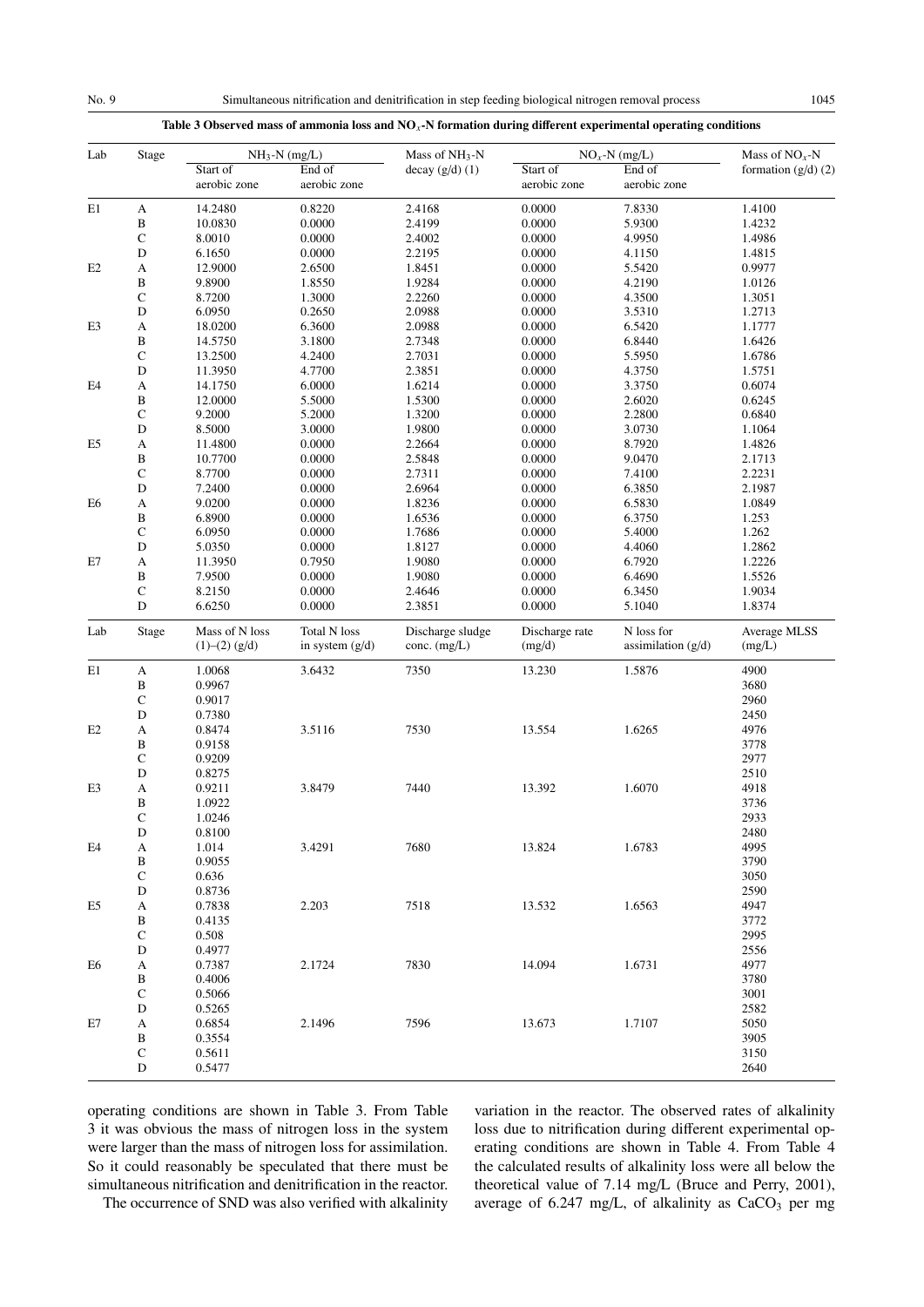| Lab            | Stage        | Alkalinity<br>consumption<br>(mg/H) | <b>AAlkalinity</b><br>$\triangle$ NH <sub>3</sub> -N<br>(1) | ΔAlkalinity<br>$\Delta NO_Y-N$<br>(2) | Alkalinity<br>loss ratio<br>(1):(2) | Rate of NH <sub>4</sub><br>decay (kgNH <sub>4</sub> )<br>$(kg MLSS \cdot d)$ | Rate of $NO3$<br>formation ( $kgNO3/$<br>$(kg MLSS \cdot d)$ | $\frac{\Delta NO_x-N}{\Delta NH_3-N}$ | Average<br>DO(mg/L) |
|----------------|--------------|-------------------------------------|-------------------------------------------------------------|---------------------------------------|-------------------------------------|------------------------------------------------------------------------------|--------------------------------------------------------------|---------------------------------------|---------------------|
|                |              |                                     |                                                             |                                       |                                     |                                                                              |                                                              |                                       |                     |
| E1             | A            | 675.00                              | 6.7034                                                      | 11.4898                               | 0.5834                              | 0.0322                                                                       | 0.0188                                                       | 0.5839                                | 0.3900              |
|                | $\, {\bf B}$ | 625.00                              | 6.1986                                                      | 10.5397                               | 0.5881                              | 0.0430                                                                       | 0.0253                                                       | 0.5890                                | 0.8500              |
|                | $\mathsf{C}$ | 562.50                              | 5.6243                                                      | 9.0090                                | 0.6243                              | 0.0533                                                                       | 0.0333                                                       | 0.6250                                | 0.9700              |
|                | D            | 565.05                              | 6.1103                                                      | 9.1543                                | 0.6675                              | 0.0592                                                                       | 0.0395                                                       | 0.6670                                | 1.9700              |
| E2             | A            | 468.75                              | 6.0976                                                      | 11.2776                               | 0.5407                              | 0.0246                                                                       | 0.0133                                                       | 0.5390                                | 0.1670              |
|                | B            | 560.00                              | 6.9695                                                      | 13.2733                               | 0.5251                              | 0.0343                                                                       | 0.0180                                                       | 0.5262                                | 0.2630              |
|                | $\mathsf{C}$ | 625.00                              | 6.7385                                                      | 11.4942                               | 0.5863                              | 0.0495                                                                       | 0.0290                                                       | 0.5850                                | 0.5460              |
|                | D            | 525.00                              | 6.0034                                                      | 9.9122                                | 0.6057                              | 0.0560                                                                       | 0.0339                                                       | 0.6050                                | 0.8460              |
| E <sub>3</sub> | A            | 581.25                              | 6.6467                                                      | 11.8466                               | 0.5611                              | 0.0280                                                                       | 0.0157                                                       | 0.5600                                | 0.3600              |
|                | B            | 675.01                              | 5.9237                                                      | 9.8627                                | 0.6006                              | 0.0486                                                                       | 0.0292                                                       | 0.6000                                | 0.6000              |
|                | $\mathsf{C}$ | 656.25                              | 5.8269                                                      | 9.3834                                | 0.6210                              | 0.0601                                                                       | 0.0373                                                       | 0.6200                                | 0.9360              |
|                | D            | 675.00                              | 6.7925                                                      | 10.2858                               | 0.6604                              | 0.0636                                                                       | 0.0420                                                       | 0.6600                                | 1.4800              |
| E <sub>4</sub> | А            | 266.25                              | 5.7490                                                      | 10.5185                               | 0.5466                              | 0.0148                                                                       | 0.0081                                                       | 0.5490                                | 0.1670              |
|                | B            | 290.00                              | 6.4444                                                      | 11.1452                               | 0.5782                              | 0.0192                                                                       | 0.0111                                                       | 0.5780                                | 0.2630              |
|                | $\mathsf{C}$ | 350.00                              | 7.0000                                                      | 12.2807                               | 0.5700                              | 0.0267                                                                       | 0.0152                                                       | 0.5710                                | 0.5460              |
|                | D            | 525.00                              | 6.3636                                                      | 11.3895                               | 0.5587                              | 0.0528                                                                       | 0.0295                                                       | 0.5580                                | 0.7680              |
| E <sub>5</sub> | А            | 431.25                              | 5.0087                                                      | 6.5400                                | 0.7659                              | 0.0276                                                                       | 0.0211                                                       | 0.7660                                | 2.1630              |
|                | B            | 750.00                              | 6.9638                                                      | 8.2901                                | 0.8400                              | 0.0460                                                                       | 0.0386                                                       | 0.8400                                | 4.0900              |
|                | C            | 625.01                              | 5.7013                                                      | 6.7477                                | 0.8449                              | 0.0585                                                                       | 0.0494                                                       | 0.8440                                | 3.9300              |
|                | D            | 449.99                              | 4.1436                                                      | 4.6985                                | 0.8819                              | 0.0695                                                                       | 0.0613                                                       | 0.8818                                | 4.5630              |
| E <sub>6</sub> | А            | 468.75                              | 6.9290                                                      | 9.4941                                | 0.7298                              | 0.0216                                                                       | 0.0158                                                       | 0.7326                                | 2.4630              |
|                | $\, {\bf B}$ | 475.00                              | 6.8940                                                      | 7.4509                                | 0.9253                              | 0.0294                                                                       | 0.0272                                                       | 0.9266                                | 4.3800              |
|                | $\mathsf{C}$ | 475.00                              | 6.2346                                                      | 7.0370                                | 0.8860                              | 0.0406                                                                       | 0.0360                                                       | 0.8866                                | 4.4700              |
|                | D            | 337.50                              | 4.4687                                                      | 5.1067                                | 0.8751                              | 0.0483                                                                       | 0.0423                                                       | 0.8750                                | 4.1600              |
| E7             | A            | 562.50                              | 7.0755                                                      | 11.0424                               | 0.6408                              | 0.0254                                                                       | 0.0163                                                       | 0.6430                                | 1.7830              |
|                | B            | 540.00                              | 6.7925                                                      | 8.3476                                | 0.8137                              | 0.0339                                                                       | 0.0276                                                       | 0.8130                                | 3.7400              |
|                | C            | 660.00                              | 6.4273                                                      | 8.3216                                | 0.7724                              | 0.0548                                                                       | 0.0423                                                       | 0.7720                                | 3.6800              |
|                | D            | 705.00                              | 7.0943                                                      | 9.2084                                | 0.7704                              | 0.0636                                                                       | 0.0490                                                       | 0.7710                                | 3.8260              |

Table 4 Observed alkalinity consumption, rates of ammonia loss and NO*x*-N formation, DO concentration during different experimental operating conditions

of ammonia oxidized. The low alkalinity consumption rates could be attributed to the occurrence of simultaneous nitrification and denitrification, because alkalinity would also be affected by two processes occurring at the same time.

The theoretical rate of alkalinity production during denitrification is 3.57 mg of alkalinity per mg of NO*x*-N reduced. Theoretically, the ratio of observed alkalinity destruction rates with respect to ammonia loss and NO*x*-N formation is corresponded to the ratio of observed rates for  $NO<sub>x</sub>$ -N formation and ammonia loss. Fig.2 presents



Fig. 2 Comparison of the ratio of alkalinity loss with respect to NH3-N decay and  $\overline{NO}_x$ -N formation with the ratio of  $\overline{NO}_x$ -N formation to  $\overline{NH}_3$ -N decay.

a comparison of the data shown in column 6th and column 9th of Table 4. The production of alkalinity due to simultaneous nitrification and denitrification would have the effect of decreasing the observed rate of alkalinity loss and  $NO<sub>x</sub>$ -N formation per mg of ammonia oxidized. The ratio of  $NO<sub>x</sub>$ -N formed to  $NH<sub>3</sub>$ -N consumed is expected to be near the theoretical value after accounting for  $NH_3-N$ consumed in synthesis. This ratio would also be reflected in the kinetic rates ammonia consumption and  $NO<sub>x</sub>-N$ formation depicted in Table 4. From the figure the data were also consistently less than 1, which suggested that nitrification and denitrification occurred simultaneously.

#### 2.2 Dissolved oxygen concentration

Experiments were performed under low and high aeration flow rate condition to evaluate the influence of DO concentration on the SND. The results are shown in Table 4. With the experimental data in column of 9th and 10th of Table 4, the dependency of the ratio of NO*x*-N formation rate to NH<sub>3</sub>-N decay rate on DO could be depicted in Fig.3. From Fig.3 the following equations were drawn:

low DO concentration :

$$
\frac{\Delta NO_x - N}{\Delta NH_3 - N} = 0.07502 DO + 0.53455
$$
 (1)

high DO concentration :

$$
\frac{\Delta NO_x - N}{\Delta NH_3 - N} = 0.07555DO + 0.54036\tag{2}
$$

From the figure the dependency of the ratio on DO under low and high DO concentrations respectively was linearity.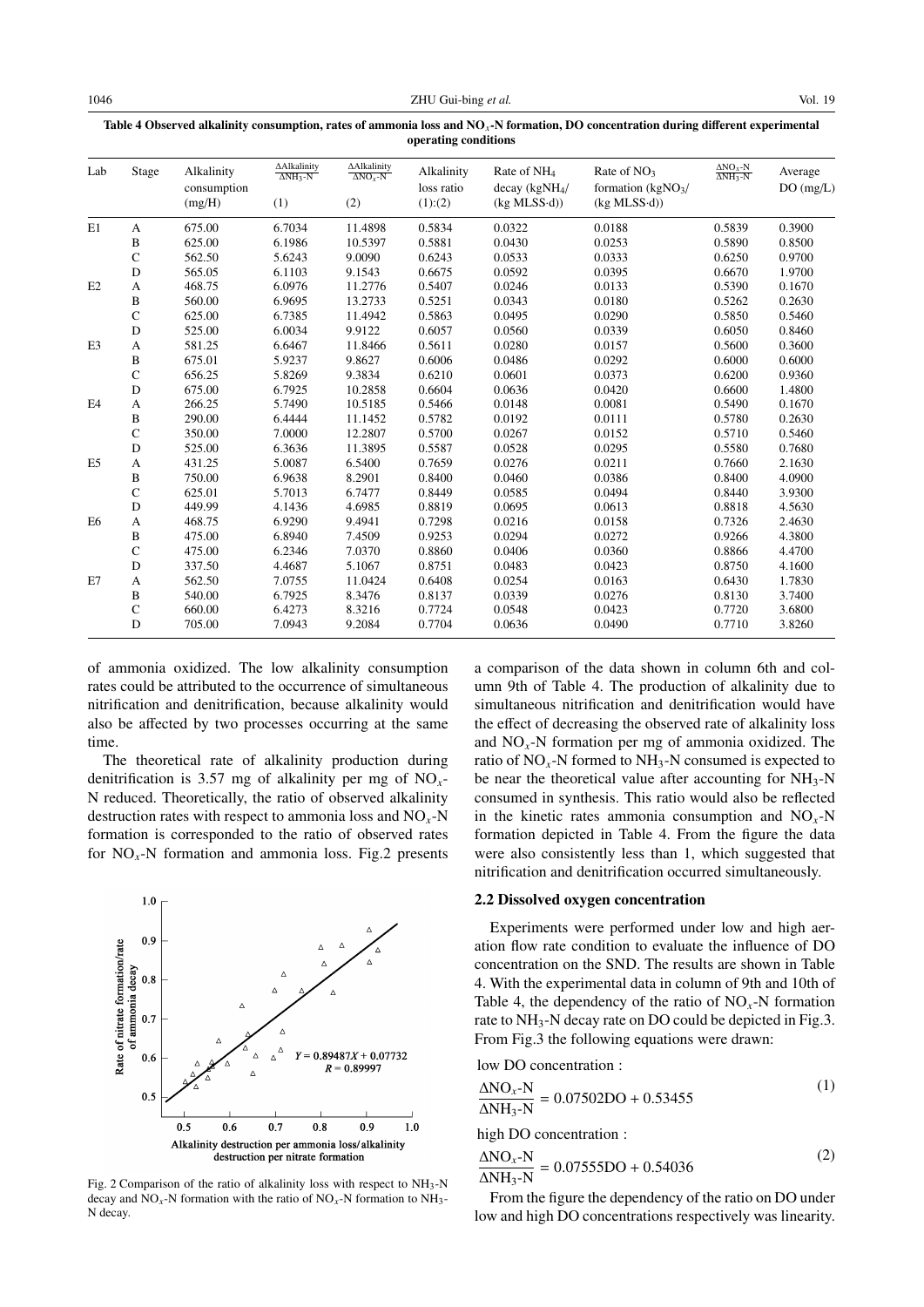

Fig. 3 Relationship of DO concentration and the ratio of the NO*x*-N formation rate to the NH3-N decay rate. (a) low aeration flow rate; (b) high aeration flow rate; (c) over all.

The DO concentration showed greatly effects on SND. The overall dependencies of the ratio on DO under both low and high DO concentrations was drawn and expressed as:

$$
\frac{\Delta NO_x - N}{\Delta NH_3 - N} = 0.07727 DO + 0.53346
$$
 (3)

Equation (3) shows that there is an obvious linear relationship between DO concentration and simultaneous nitrification and denitrification. The rate of NO*x*-N formation was almost equal to that of ammonia decay when the DO concentration was 6.05 mg/L. At this DO concentration simultaneous nitrification and denitrification did not happen in the reactor. When the DO concentration was 0.5 mg/L the rate of  $NO<sub>x</sub>$ -N formation was 0.57 times than that of ammonia decay, which was corresponded well with the results of the Munch *et al*. (1996). In this research the specific relationship of DO concentration and SND was proposed.

## 2.3 Floc size

To test the hypotheses of physical explanation on SND, the activated sludge floc sizes of different experimental conditions were measured and shown in Fig.4. The average floc size of this study was 7.754 µm, which was significantly smaller than the mean floc diameter reported by Bakti and Dick (1992) of 32  $\mu$ m for nitrifying suspended growth biological reactors, the value of 80  $\mu$ m reported by Beccari *et al*. (1992). Small floc diameter should be attributed to



Fig. 4 Floc size under the experimental condition of E1, E4 and E7.

the influent characteristic. Compared with the real municipal sewage the synthetic wastewater is more simplex in constitute and content. The large floc parameter is likely to promote the SND due to diffusional limitation of oxygen in the floc. But in such small floc size it is impracticable to produce DO concentration gradients within microbial flocs leading to denitrification in this area (Hisashi *et al*., 2003; Li and Bishop, 2004), which remarkably clarify the incorrectness of physical explanation standpoint.

# 3 Conclusions

The laboratory pilot scale studies were conducted to evaluate the simultaneous nitrification and denitrification in step feeding biological nitrogen removal process. The results demonstrated that the biological occurrence of simultaneous nitrification and denitrification was obvious in step feeding process, even under high DO concentration. There was a distinct linear relationship between the ratio of ammonia decay rate to NO*x*-N formation rate and DO concentration. The mathematical expression of SND with DO concentration was proposed to be:  $\frac{\Delta NO_x - N}{\Delta NH_3 - N} = 0.07727DD +$ 0.53346. In addition, it is verified that the phenomenon of simultaneous nitrification and denitrification should not solely attribute to physical matter.

# References

- APHA, 1995. Standard methods for the examination of water and wastewater[S]. 19th ed. American Public Health Association/American Water Works Association/Water Environment Federation. Washington DC, USA.
- Baccari M, Pinto D, Ramadori A C *et al*., 1992. Effects of dissolved oxygen and diffusion resistance on nitrificatioin kinetics[J]. Wat Res, 26: 1099–1104.
- Bakti N A K, Dick R I, 1992. A model for a nitrifying suspended-growth reactor incorporating intraparticle diffusional limitation[J]. Wat Res, 26: 1681–1690.
- Bruce E R, Perry L M, 2001. Environmental biotechnology: principles and applications[M]. New York: Metcalf and Eddy, Inc. McGraw-Hill.
- Gorgun E, Artan E, Orhon D *et al*., 1996. Evaluation of nitrogen removal by step feedinging in large treatment plants[J]. Wat Sci Tech, 34(1/2): 253–260.
- Hisashi Satoh, Yoshiyuki Nakamura, Hideki Ono *et al*., 2003. Effect of oxygen concentration nitrification and denitrification